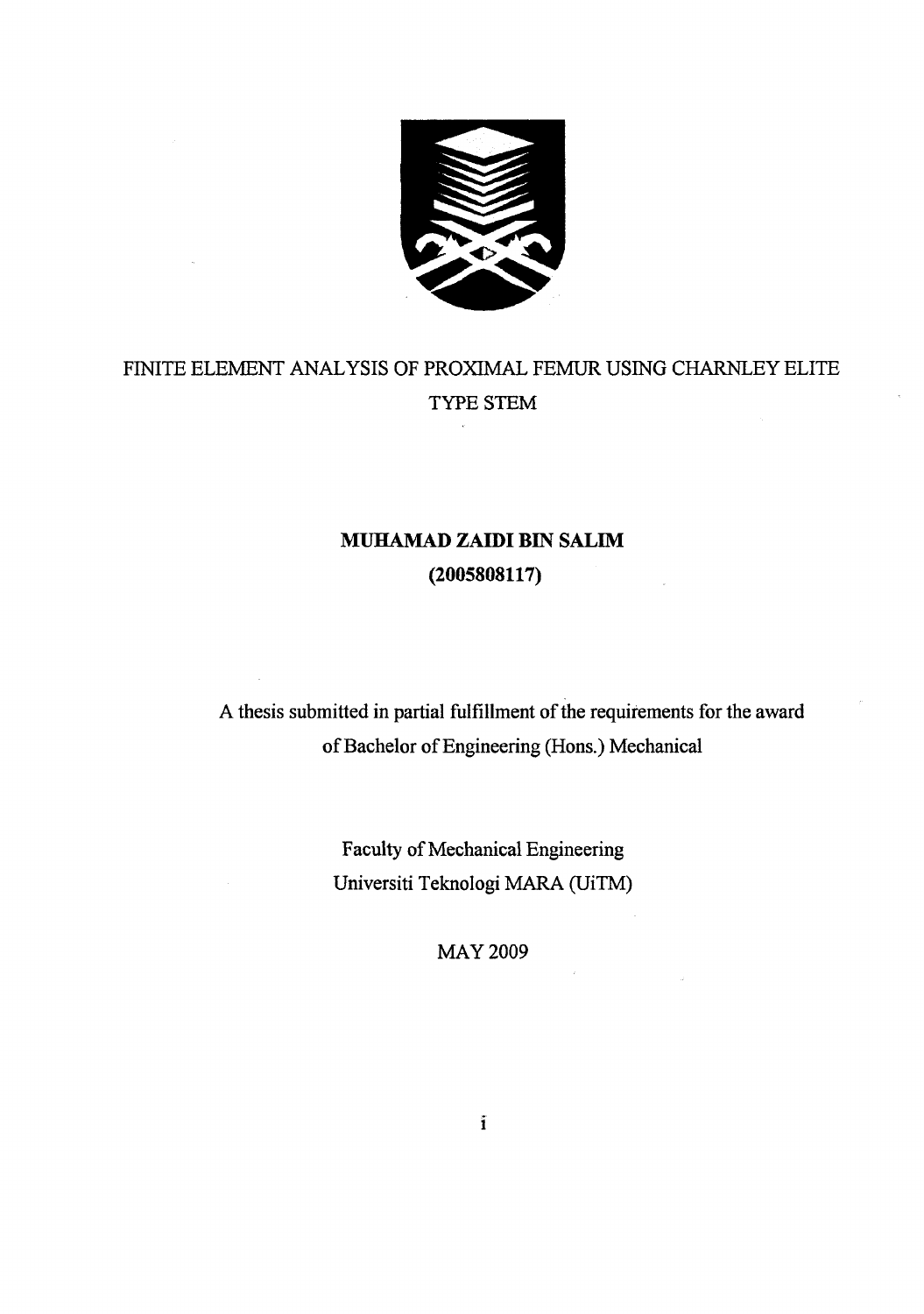"I declared that this thesis is the result of my own work except the ideas and summaries which I have clarified their sources. The thesis has not been accepted for any degree and is not concurrently submitted in candidature of any degree."

> Signed: Date:

 $\mathcal{F}^{\text{max}}_{\text{max}}$  and  $\mathcal{F}^{\text{max}}_{\text{max}}$ 

 $\mathcal{A}^{\mathcal{A}}$ 

 $\bar{z}$ 

**Muhamad Zaidi Bin Salim**  UiTM No: 2005808117

 $\mathcal{A}^{\pm}$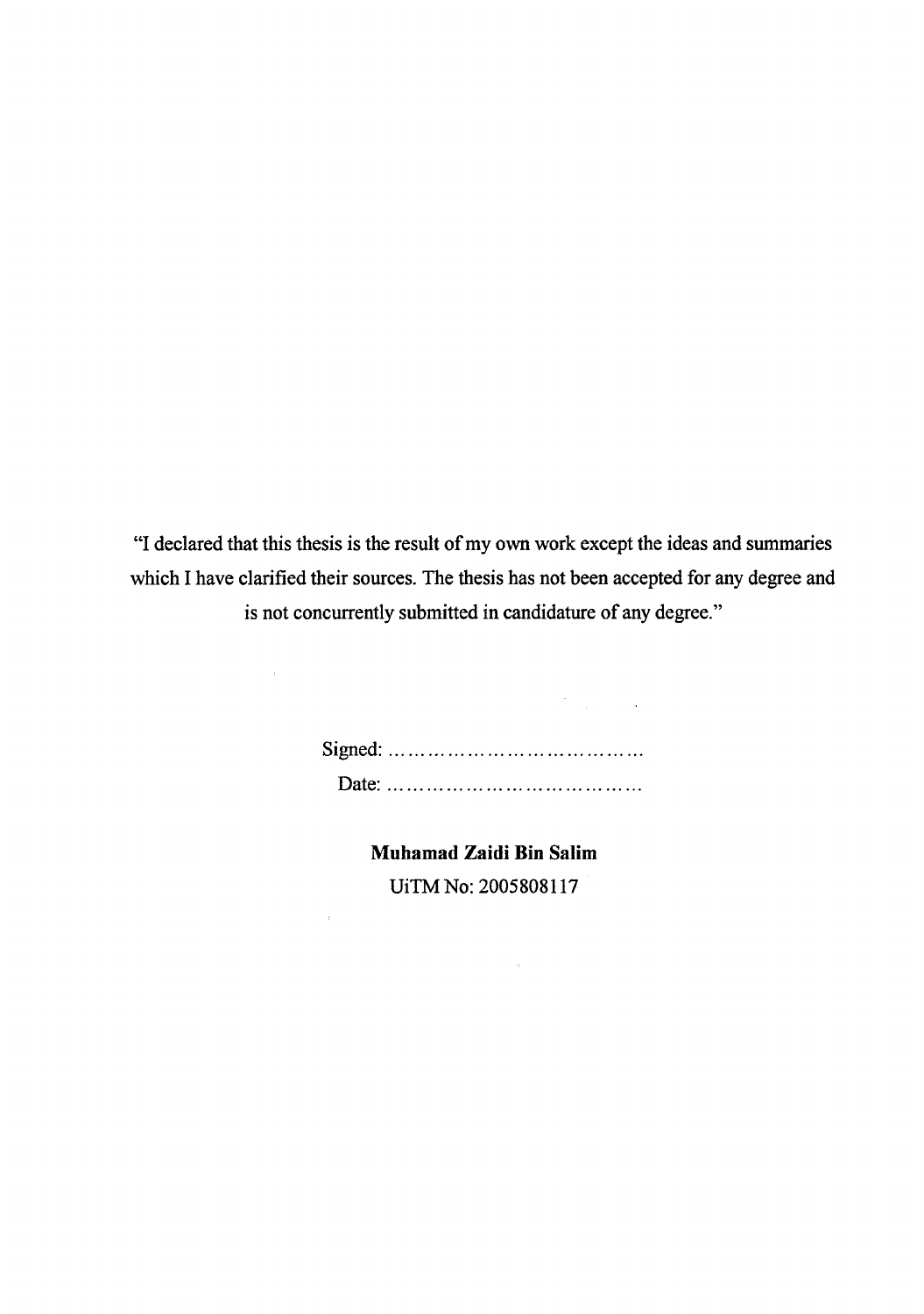### ACKNOWLEDGEMENT

First of all, praise to Allah s.w.t for the rationale and good-health that has given to me, so I am capable to accomplish this project successfully. Thanks also to my beloved parents who give me a strong spirit to go further in any difficulties that I will face to.

Secondly, I would like to extend thanks to my respected lecturer, Encik Abdul Halim Bin Abdullah for their generosity in providing me a general concept of how to complete this project in most efficient manner. They willingness to help me were finding a way out of the difficulties whenever I encounter problems regarding this project Indeed, providing us precious guideline in completing this project.

After undergoing numerous difficulties and hardship, ultimately I am able to accomplish and complete some of this project and compile it in this report. I would like to take this golden opportunity to express thanks to a few people who are involved in the accomplishment of this project, especially for Mr. Wan Mohd Osman Bin Wan Mansur who gave me a support, idea and critics to make sure I am always running this project parallel with what is he doing (their thesis).

Besides that, I would also wish to express my deepest and sincere gratitude to the librarians of Tun Abdul Razak Library in assisting me to find valuable information regarding to the topic of my project. Their cooperation collaboration had lessened much of my burden in collecting and finding information. Without their help, it is impossible for me to accomplish this project successfully and smoothly.

**ii**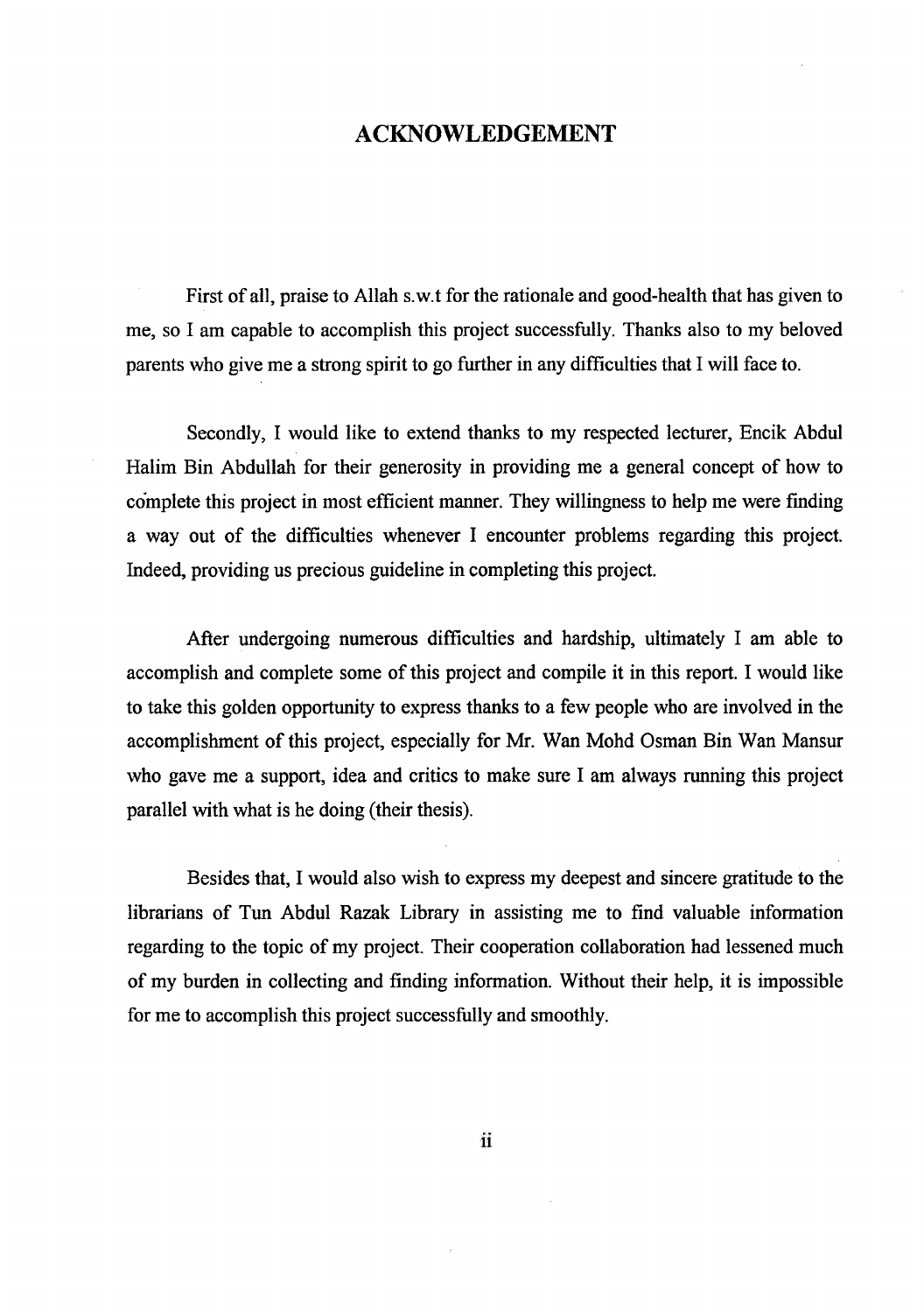#### **Abstract**

A total hip replacement (THR) is also called a hip arthroplasty. This is a surgical procedure that re-forms the hip joint.The objective of this study is to analyze the stress distribution of the femur with cemented Charnley Hip Prosthesis THR and finally compared to clinical result of patient that used this type of stem. Finite element method is used to study the biomechanical behavior of the intact and THR femur. This study is focused on the static analysis on maximum loading during standing, walking and upstairs. Femur and contact femur was drafted and imported from CATIA software to ANSYS. The femur has modulus elasticity and Poisson's ratio of 17 GPa and 0.33 respectively. The Charnley Elite stem is used a bio compatibility material that is stainless steel alloy (316 L). This type of material has modulus elasticity and Poisson's ratio of 193 GPa and 0.27 respectively. As a result, stairs climbing given a highest stress distribution in any of three components either contact femur, stem and cement. This analysis then compared to the clinical outcome and we can see that there have close relations about them. Failure of THR like aseptic loosening, osteolysis, migration, cement mantle thickness and prosthesis fracture are much related to this analysis.

 $\mathbf{iii}$